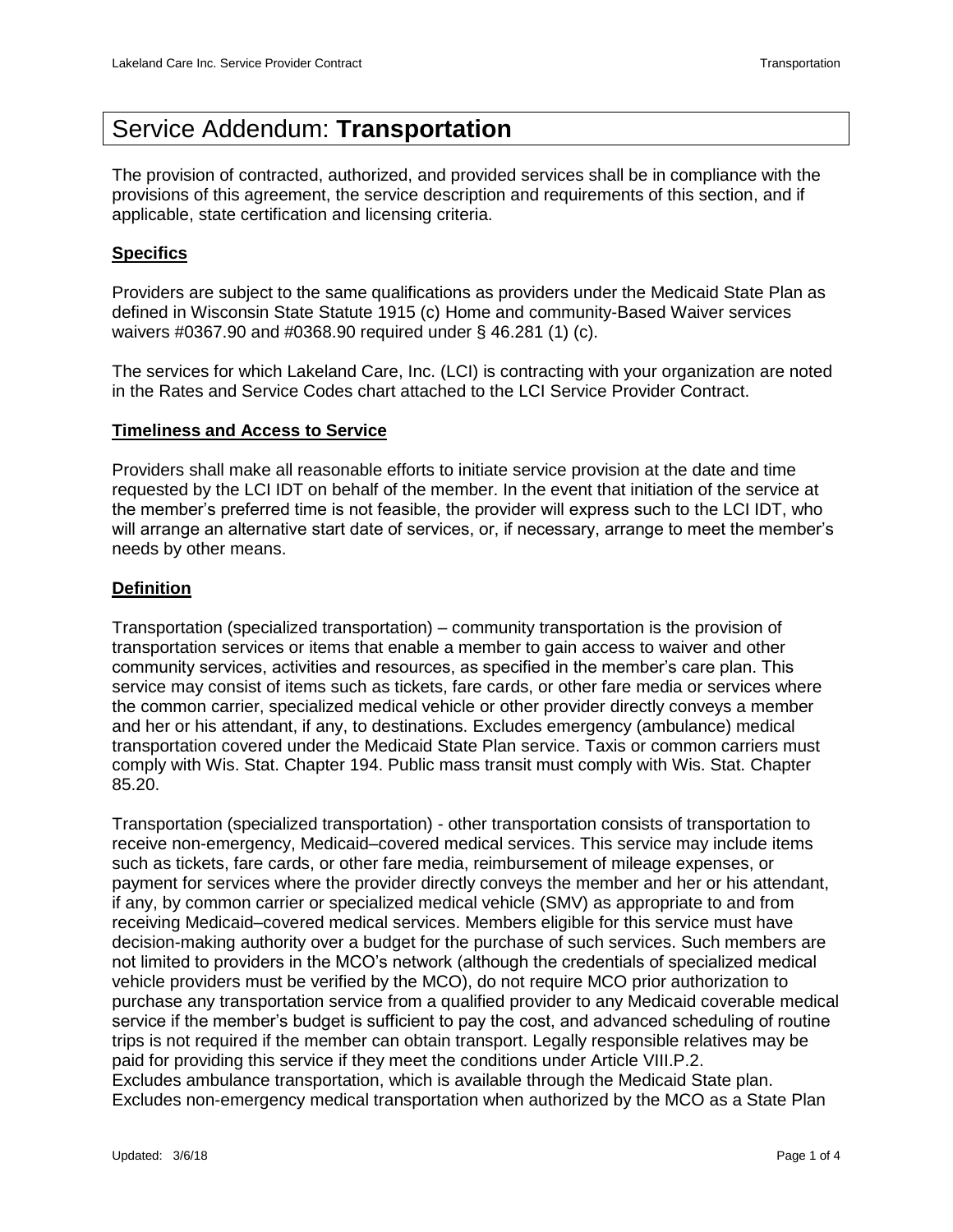service for members without budget authority. Excludes non-medical transportation which is provided under the sub-service of Community Transportation; however, the same ride may be used to provide transport to medical appointments and community activities as long as there is not duplication of payment. Specialized transportation agencies must comply with Wisconsin Statutes Chapter 85.21 and Wisconsin Administrative Code DHS 61.45. Individual providers must have a valid driver's license and liability insurance.

# **Standards, Training, and Competency**

Providers of services shall meet the standards of this agreement; and if applicable, agrees to retain licensing in good standing during contract period.

Provider shall ensure that staff providing care to members are adequately trained and proficient in both the skills they are providing and in the needs of the member(s) receiving the services.

Training of staff providing services shall include:

- 1. Provider agency recording and reporting requirements for documentation, critical incident reporting, and other information and procedures necessary for the staff to ensure the health and safety of member(s) receiving supports
- 2. Training on the needs of the target group for the member(s) served under this agreement
- 3. Training on the provision of the services being provided
- 4. Training on the needs, strengths, and preferences of the individual(s) being served
- 5. Training of rights and confidentiality of individuals supported
- 6. Information and provider procedure for adherence to the LCI policies below:
	- a. Incident Management System
	- b. Restraint and Seclusion Policy and Procedure
	- c. Communication Expectations
	- d. Unplanned use of Restrictive Measure
	- e. Confidentiality

Provider shall ensure competency of individual employees performing services to the LCI members. Competency shall include assurance of the general skills and abilities necessary to perform assigned tasks.

## **Staff to Member Ratio**

Staff to member ratio for services will vary based on member needs and long-term care outcomes and will be determined under guidance of the LCI Interdisciplinary Team (IDT) staff.

## **Collaboration and Coordination of Care**

Through the use of the Resource Allocation Decision method (RAD), the LCI IDT staff shall assess the member's needs and outcomes to determine the amount of services to be authorized. The LCI IDT staff shall exchange pertinent information with the provider at the time the referral is made to assure all health and safety needs are provided during the services. This information exchange shall include the assessed needs and amount of authorized units as it relates to services.

All aspect of services shall be discussed between the LCI IDT staff, member or legal representative, and provider to ensure proper collaboration.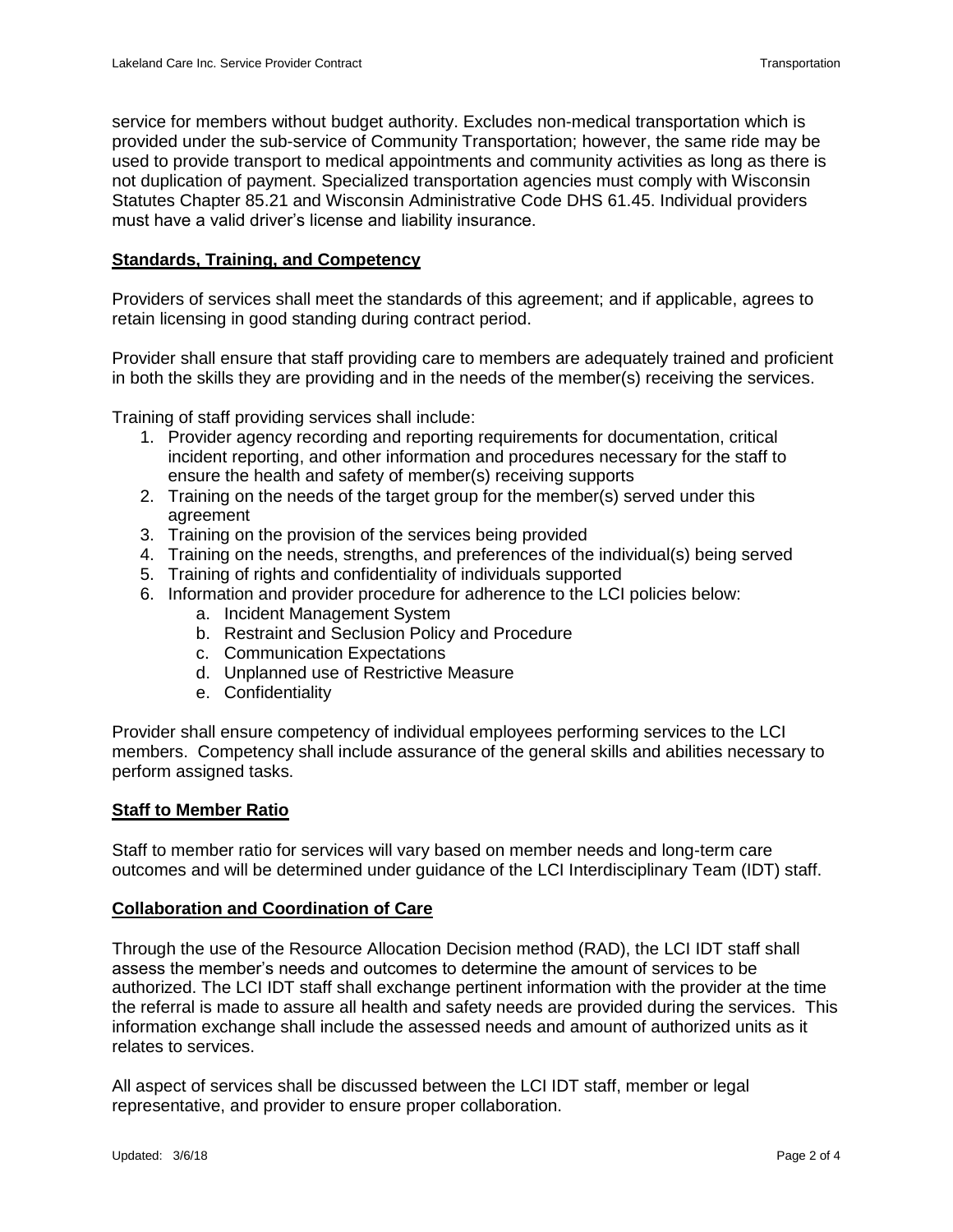# **Billable Units**

Provider rates for provision of services will incorporate all administrative and business functions related to the provision of service. Contracted rates include the provision of administrative functions necessary for services and are not billable beyond units provided to each authorized member.

Providers should reference the Rates and Service Codes chart of the agreement for contract units and rates. Contracted transportation services are often authorized by trip/mile and/or route:

# **Trips**

A trip consists of the point of member's pick-up to delivery at member's destination. For example, if a member is picked up at home and transported to the clinic, one trip has been completed when the member is dropped off at the clinic.

A trip charge includes the following services:

- Dispatch of vehicle to the member's pick-up point
- Escort of the member from their point of origination to their destination
- Escort of the member from their destination to their point of origination
- This may include door-to-door, curb-to-curb or door-through-door accompaniment of members.

\* If the services provided to LCI members do not meet all 3 of these criteria, Provider may not bill a trip charge.

## **Mileage**

Mileage for non-medical appointments is the distance traveled after the first seven miles included in the trip charge. Mileage for medical appointments is the distance traveled after the first five miles included in the trip charge.

Mileage cannot be billed for trips where a route rate or flat fee has been established.

LCI covers mileage for the shortest, most direct route from the point of member's pick-up point to the member's destination. Dispute of mileage will be resolved with www.maps.google.com using the shortest distance.

## **Unloaded Mileage**

Unloaded mileage is the distance traveled without a passenger to pick up a passenger for LCI-authorized transportation. Unloaded mileage may be billable by SMV providers under the following circumstances**.**

- The vehicle travels empty more than 20 miles by the shortest route available from the dispatch point (i.e., vehicle starting location) to the member's location.
- Unloaded mileage is not reimbursed for travel less than 20 miles.
- Unloaded mileage is reimbursed only once when multiple members are being carried on one trip.
- Unloaded mileage is not reimbursed for a vehicle returning empty to its home base.